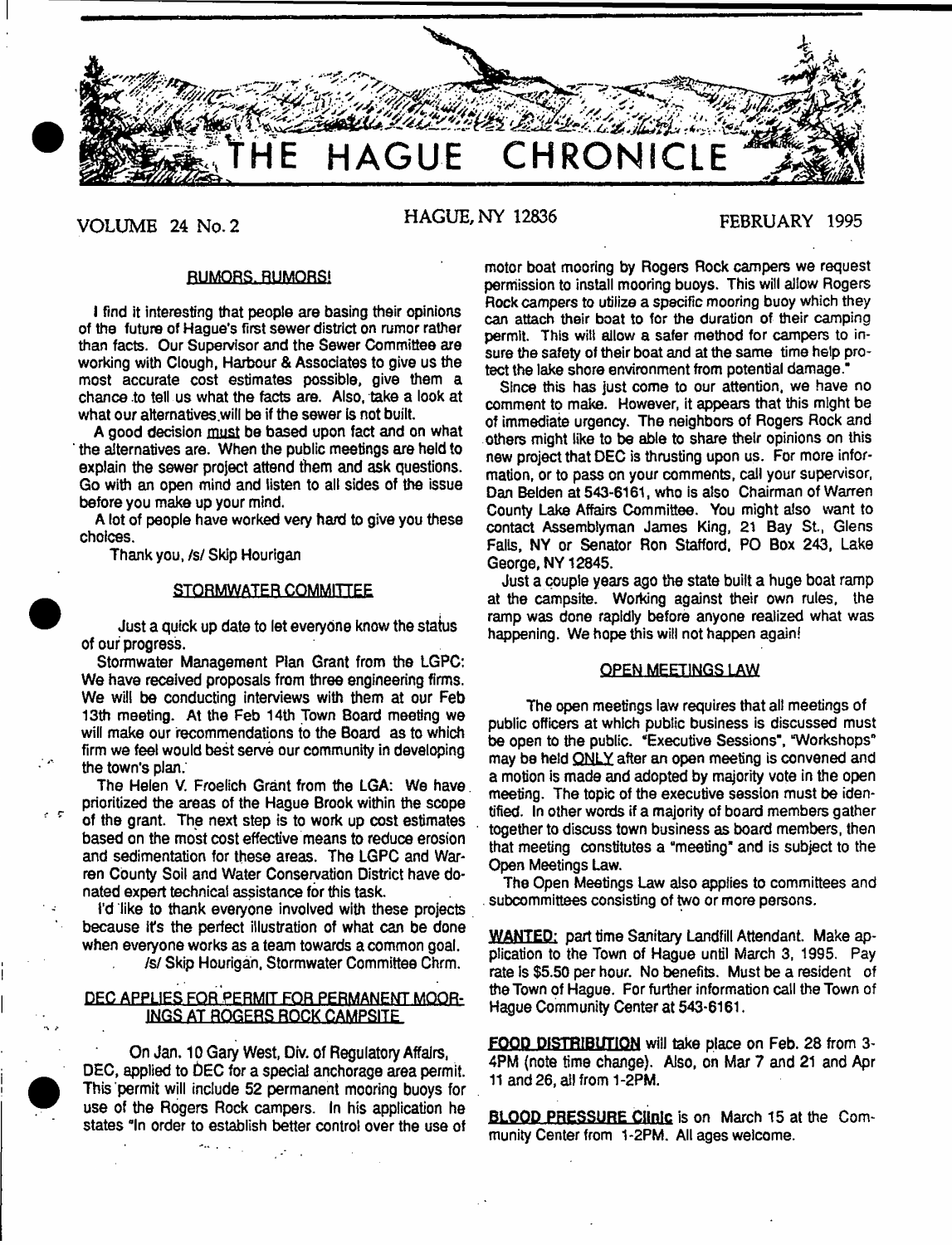# FEST1VAL GUILD ACTIVITIES

**-2-**

On March 10 the Ti Festival Guild will continue its series of Coffeehouse concerts by presenting Hague's own RICK BOLTON and Sue Hamlin in "sassy blues, singing swing, or flipped-out folk." The Ticonderoga Community Building auditorium is the place and 7:30 PM Is the time. If you haven't heard this duo, don't miss this great opportunity. Admission is \$3.00 and a great evening is in store.

Murder Mystery Dinner Theater - will be co-sponsored by BPW and the Festival Guild on March 11 from 6:30PM  $-10:00PM$ 

The plot will unfold over a sit-down, four-course dinner served at the Elks Club. After dessrt and coffee, prizes will be awarded to the sleuths who correctly guess the identify of the bold but cunning malefactor. The plot centers, around Wall St. greed and a mysterious murder, with clues revealed by a cast of scurrilous characters who will leave diners laughing at their antics while wondering, "Who Dun It?"

Seats will be limited , so don't wait too long to make your reservations! Tickets will be on sale starting Feb. 24 at a cost of \$15 each in advance, \$16 at the door and are available through Festival Guild and BPW members. For more information Contact Penny Carr at 597-3664 or Jennifer Harmon at 597-3830. In Hague you may contact Gale Halm, 543-6826.

## **WOMEN HELPING WOMEN**

Mr. John Quirk, a retired Queensbury High School English teacher and a published poet, will speak on "Survivorship" at our next meeting, Monday, March 13 at 7:00PM at the Hague Community Center. Suffering a life threatening -Illness in 1983, Mr. Quirk beat the odds by searching, reading and studying alternative roads to wellness. His doctors claimed him to be a walking miracle.

This program is geared for women of aii ages. All our programs are free, and we look forward to welcoming women from Ticonderoga, Putnam and Crown Point as well as Bolton Landing and Glens Falls.

Women Helpng Women is a group of women who meet the second Monday of each month with guest speakers covering topics concerned with women's well being - physical, emotional, social and intellectual.

## **CHUflCH WOMEN UNITED**

The spring meeting of Church Women United will be held on Friday, March 3 at the Episcopal Church of the Cross , Champlain Ave., Ticonderoga. Coffee hour is at 10:30AM.

The theme for the World Day of Prayer is The Earth is a Home for Ail People", prepared by the women of Ghana.

#### **BUDGET WORKSHOP**

The Board of Education of the Ticonderoga Central School District will hold a budget workshop in the Hague Community Center on March 22 at 7:30PM. This is in keeping with its policy .to, hold occasional meetings in Hague for the convenience of the Hague citizens.

#### THE HAGUE HISTORICAL SOCIETY

After a two-month "vacation" following our very successful Show and Tell Christmas meeting, at which many interesting 50+ year-old items were shown (including a display of silverware, a handmade wedding dress and other fascinating items), the Hague Historical Society resumes its monthly meetings on Thursday, March 23 at the Community Center. Refreshments will be offered at 7:30PM and the meeting, featuring Dr. Robert Cole and his program on the Great Camps of the Adirondacks will commence at 8PM. Future programs will be suggested and discussed. Looking ahead: the April meeting will be our joint meeting with the Ticonderoga Historical Society at the Hancock House, with guest speaker Mrs. Greenough of the Skenesboro Historical Society... ewa

## HAGUE VOLUNTEER FIRE DEPARTMENT

REMINDER: The Hague Volunteer Fire Dept will be holding fund raising breakfasts *on Feb* 18 and 19 (Sat and Sun), from 7AM to 11AM both days. Five breakfast specials will be offered, ranging in price from \$1 to \$5. Support your fire company and enjoy warm food and good company before heading off to supervise or compete in the Winter Weekend activities. . . . ewa

Report for January: one fire call (a brush fire) involving 6.75 manhours. Training for the month: 106 hours.

Report for 1994: 30 calls, with 861 1/2 hours.

The department is developing Ice Rescue and Cold Water Rescue training.

Appointments: Safety Officers: Gerry Boyd & John Breitenbach, Jr.

Hazard Material Officer Martin Fitzgerald, Jr.

Training Officers: Mark Rutkowski, Capt. & John Breitenbach Jr.

Medical Officer: Lu Megow

Fire Police: Reg Rand

Patty Gibbs is now a Level 2 EMT.

Ambulance Report: Jan, 1995: 6 runs, with ambulance #740 racking up 106 miles, and ambulance 741 doing 87 miles. A total of 35 1/2 manhours were involved.

For the year 1994: 123 runs; ambulance #740 had 4462 miles and 741 did 2401 miles and 987 manhours were used.

Words of Wisdom from Chief Dave Hoffay: Please take time to dress in warm clothing before venturing out in cold weather. Be prepared for emergencies when travelling.

Do check your smoke detectors and make sure they function.

And congratulations to the community!! Our responses to structure and chimney fires is down from previous years. Please keep up the good work... ewa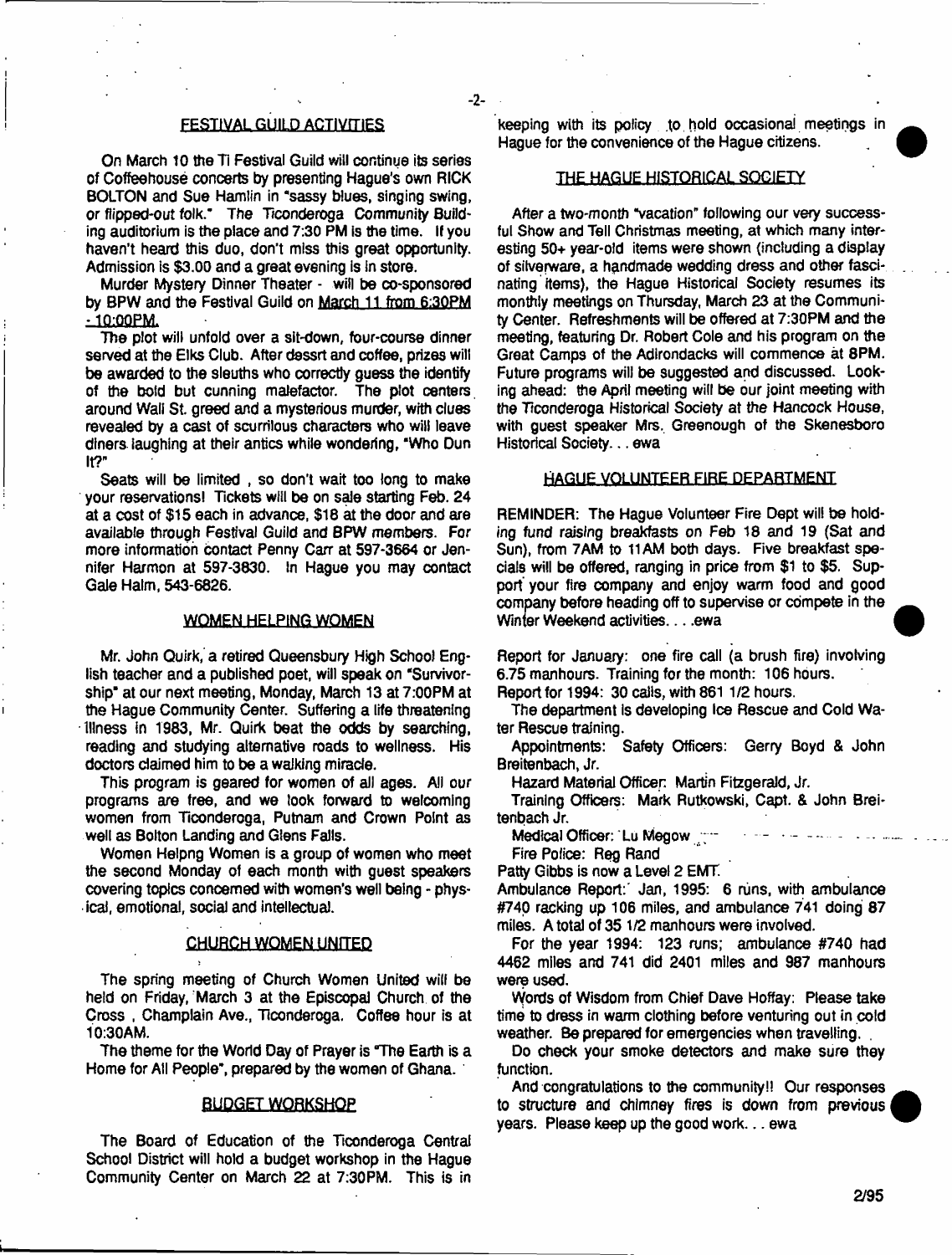#### PLANN1NG BOARD

It was a short meeting of the Planning Board on Feb 2.

Steurer/Dix (41-1-31) a 2-lot minor sub-division was approved after the survey information requested was presented by Gil Barker. Neighbors will be informed and a public hearing has been set for the Mar 2 Planning Board meeting.

A public hearing is possible for Priore (21-1 -13) Class B regional sub-division at the Mar 2 meeting if APA information arrives in the required time.

Bill Bothe, Zoning Administrator spoke of the possibility of an informational seminar (for members of the two boards) to be held in the near future. .. gl

## ZONING BOARD

There was no new business at the ZBA meeting on Jan. 26. Maiaro (20-1-35) boat storage and Lazarus (66-1-13) area variance for a deck are still on hold. Toner (23-1 -14) front line variance to construct a garage had a public hearing scheduled for Feb 23. At the moment they are waiting for a plot plan and comments from APA.

Richard 'Skip" Hourigan's letter of resignation was read and wlii take effect when a replacement is found for him. He has transferred to the Planning Board.

The Board went into Executive session to interview Robert Goetsch for a seat on the ZBA.

A suggestion was made by David Martucci to consider revising the zoning regulations. It has been about 5 years since this was last done and new problems have arisen..gl

NOTE: There are still vacancies on this board. Do you have a few hours a month to contribute?

## TOWN BOARD-2/14/95

1. Bruce Caza, assessor, spent time explaining the law recently passed concerning the veterans' exemption which is based on a change of level program. If you are interested in the effect this law might have on your taxes you may discuss it with Mr. Caza. This exemption is not based on income.

2. "Skip" Hourigan gave a comprehensive report on the progress made by the stormwater committee. (See p 1) The board moved to authorize Supv. Bolden to sign a contract with C.T. Male Assoc.to implement their finished plan.

3. Helen Barton announced a Hague Community Day organizational meeting on Mar 1 at 6:30PM at Silver Bay. Anyone who would like to help is welcome. The date of the event is April 1, 1995 at the Silver Bay Assoc. Campus.

At the regular meeting the Jack Carney sandpit again came up for review. The board voted to pay Mr. Carney the agreed sum of \$50,000.

A public hearing will be held on March 14 at 6PM (Reg. meeting at 6:30) for the new Town Park and Town Center regulations.

John Silvestri, atty. has been notified that any further town business must go through the town board, individuals who call himwill be liable for their own expenses.

Five letters from John McDonald, town atty. were read, all pertaining to the Carney property.

Councilman Meoia wondered why he and Councilwoman Coffin had not been notified of several meetings that took place with the rest of the board attending. He was assured they would hear about any planned meetings from now on and the "open meeting" law (pi) would be adhered to.

In other business:

Letters from CVI Cable has agreed to merge with Time-Wemer. A workshop on the renewal agreement for CVI Cable franchise will be set for the near future.

Skip Hourigan's letter of resignation from ZBA was read.

Robert Goetsch was proposed to fill Hourigan's seat on the ZBA. The board approved his selection unanimously. (Skip was appointed last month to the Planning Board, pending a replacement on ZBA).

Supv. Connery, Ticonderoga, would like Hague's support for their plan to add 40 beds to the Moses-Ludington Nursing Home and to start an Adult Day Care Center. As long as their request is only for support, not money, the board was glad to comply.

The board approved the hiring of an additional part time worker at the transfer station. It's a 25 hour a week job at \$5.50 per hour with no benefits.

It was decided that the assessor would be in Hague by appointment only. You can contact him through 543-6161.

Sewer contracts have been signed . Supv. Belden has been authorized to draw from interest free loans (EFC)

With the possibility of 52 buoys at the Rogers Rock Campsite, a planned public hearing will be arranged. Supv. Belden strongly feels DEC should follow the same procedures in obtaining permits that any property owner does.

Coucilman Fitzgerald & Councilwoman Coffin have been assigned to a committee to upgrade the zoning regulations. There will also be 2 members each from Planning and ZBA.

The big debate of the evening was about the next step to take on working out the problem involving the "Hearth", now known as Ody's Inn, or if the town wanted to take a step at all. ft was decided to go ahead and apply for a 90 day extension which would allow the restaurant to stay open until June, if this is not granted the 30-day extenson now in place runs out on March 25. There were three yes votes and 2 nays.

In new business:

On the school board agenda is Hague's request for 3 pieces of property owned by. the school (including the bridge into the center) to become the property of Hague.

Lg Megow and Rudy Meola were asked to head a committee to investigate possible uses for the old town hail. Suggestions are welcome.

The board went into executive session to discuss a personnel matter.

Upon returning from the executive session, it was moved, seconded and approved to give the town clerk some help for ten days so that she can get caught up on= the tax bills... gl

 $\omega_{\rm{eff}}=0.1$ 

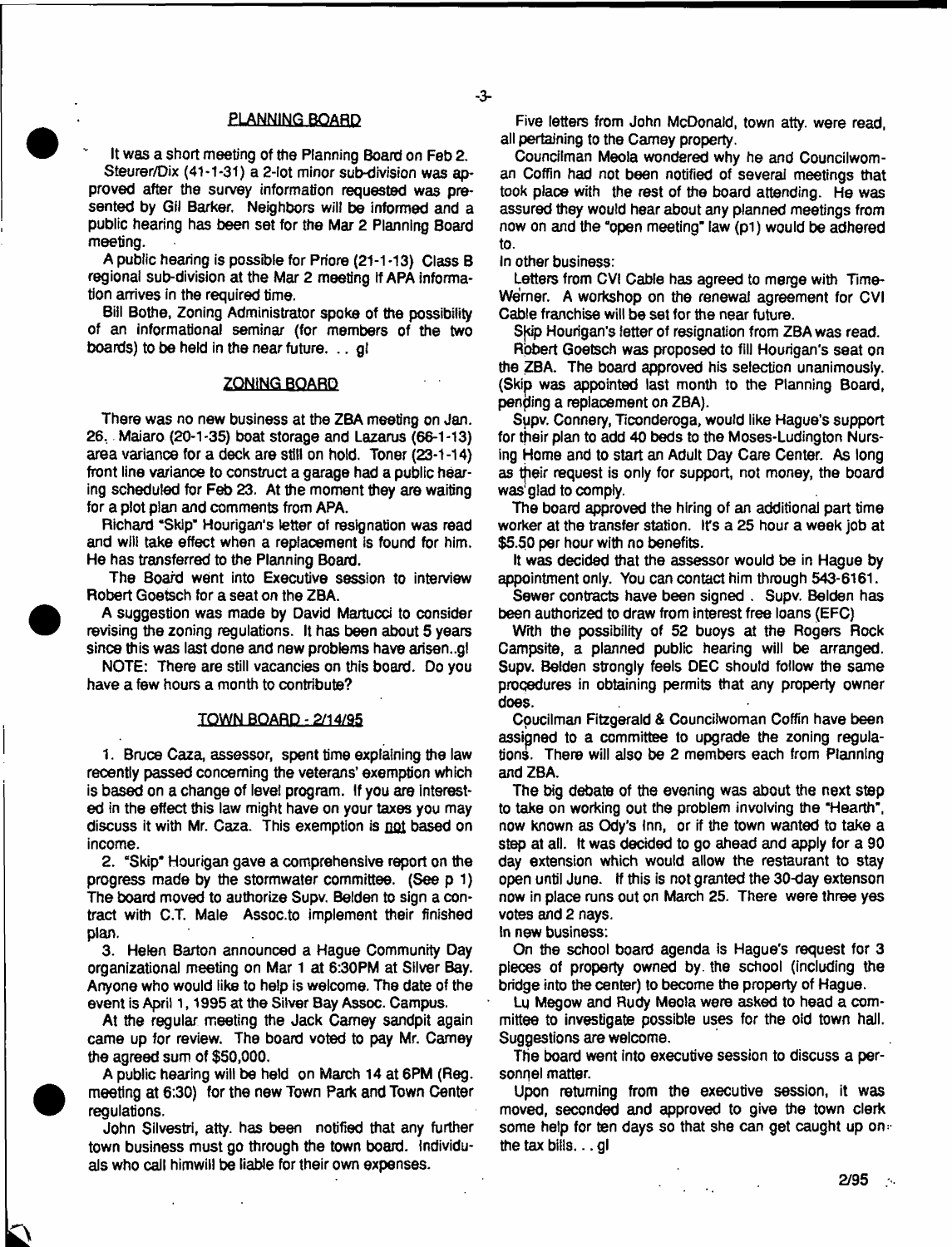## 1995 4-H WILDERNESS EXPLORATION PROGRAM

9-11 year olds - June 23,24 & 25 Thirteenth Lake North Creek Required deposit \$12.00

12-13 year olds - July 11,12 & 13 on Long Lake Required deposit: \$17.00

14-18 year olds - July 18,19,10 & 21 to canoe and camp on Long Lake  $\overline{1}$ Required deposit: \$22.00

To register: Send the required deposit (make checks payable to "Warren County Cooperative Extension") to Cornell Cooperative Extension in Warren County, HCR02 Box 23B, Schroon River Road, Warrensburg, NY 12885.

#### NATURE NEWS Laura Meade

• Will we ever hear the howl of the wolf in the Adirondacks? Maybe. And maybe not.

The-ambitious wolf restoration project in Yellowstone National Park, approved to be carried out this year, has begun with the trapping of three small wolf packs from Canada and placing each pack in a one-acre pen: This gives them the chance to be sufficiently disoriented from their original territories so they will not migrate back but instead will establish new pack areas in the Park.

A fascination with this Yellowstone wolf project has prompted some to initiate a similar plan for the Adirondacks. If this is to become a reality there is much to be considered: 1)the impact of wolf predation; 2) social acceptance in the Adirondack Park; 3) biological feasibility of maintaining a wolf population; 4) cost of the project; and 5) management responsibility. Scott Thiele,an advocate of such a reintroduction, can be reached at: Adirondack Wolf Project, P.. Box 1300, Lake Placid, NY 12946, or by telephone @ 1-800-310-9453. It is interesting to note that his residence is not in the Adirondacks and funding for disseminating information comes from private contributions and not public funds. His presentations have had mixed reviews- some favor wolf reintroduction and others are adamantly opposed.

About 12 years ago Dr. L. David Mech, a wildlife research biologist with the National Biological Service based at the University of Minnesota at St. Paul, spoke at a highlevel eenvironmental conference in the Adirondacks. It was then that I first became aware of wolf pack size and habits, as well as their predation characteristics. Dr. Mech did' not take a pro or con stand at that time regarding wolves In the Adirondacks. He has since served as an advisor for the Yellowstone wolf reintroduction. In 1993 Walter Medwid, Executive Director of the Adirondack ML Club resigned his position to become associated with Mech and Minnesota wolf packs.

Alan Hicks of the New York State Endangered Species Unit says, "Everyone is entitled to his own opinion regarding Adirondack wolf reintroduction and wildlife experts must take into consideration all the aspects of such a project."

Avid wolf fans have contributed for many years to the Defenders of Wildlife @ 1244 19th St., NW, Washington, DC 20036. They are major backers of the Yellowstone Wolf Project.

Personally, i believe Little Red Riding Hood does not have to be too concerned about the wolf at Grandma's house in the immediate future. There seems to be little similarity between factors of Yellowstone National Park and the Adirondack Park.

More information pertaining to wolves and their reintroduction to Yellowstone may be obtained from a copy of the Jan 31, 1995 issue of the NY Times "Science Times", available at the Hague Town Hall.

# CUB SCOUT PACK 21 NEWS

Our second annual Pinewood Derby will be held during Hague Winter Weekend Sat. Feb 18 at 2PM at the Fish & Game Club. The cars will be rolling down the track. Come on out and watch the fun!

Our friendly EMT, Pastor Mike Bailey (the new dad) and helpers Chris and John, rolled out the ambulance and their expertise in first aid to get the Den #4 Webelos, John, Luke and Pete ready to be "Readyman". They learned some very important skills in rescue, the ABC's of first aid. These Scouts have also earned their athlete pins by keeping physically fit and learning lifelong habits that will keep them that way. Luke Frasier has acquired his Handyman pin, because he's so handy around the garage and house. Make good use of him while he's around, Mom and Dad!

Dens 1 and 2 are active and diligently working towards Wolf rank. (I think they're having fun, too.)

Keep those botties and cans coming please - and thanks! (Scout families - remember to collect and redeem!) ... ks

## **DEER.RESCUED FRQM ICE**

On Sat, Feb 4 during a blinding snowstorm, Cliff Kolakowski, Sabbath Day Pt., spotted a deer struggling to get to his feet on the ice, where he had gone through about 100 feet from shore. He called Jim and James Young Jr .for help. They contacted David Hoffay, fire chief, who got a small outboard at Morgan's and cut a channel through the ice and water until he reached a dock where he picked the men up and they went out to the rescue. Young grabbed the deer by the head and they towed It to shore. He collapsed on the shore for a while, but then was able to get up and wend his way back into the woods. Congratulations to our rescuers)

**MOSES LUDINGTON HOSPITAL AND THE TOWN OF SCHROON LIONS CLUB will be holding a FREE Diabetes screening clinic at the hospital, Mon. Feb. 27 from 8-10AM, This Is open to all area residents. You are reminded to fast,** wtth **nothing to eat or drink after midnight. 2/95**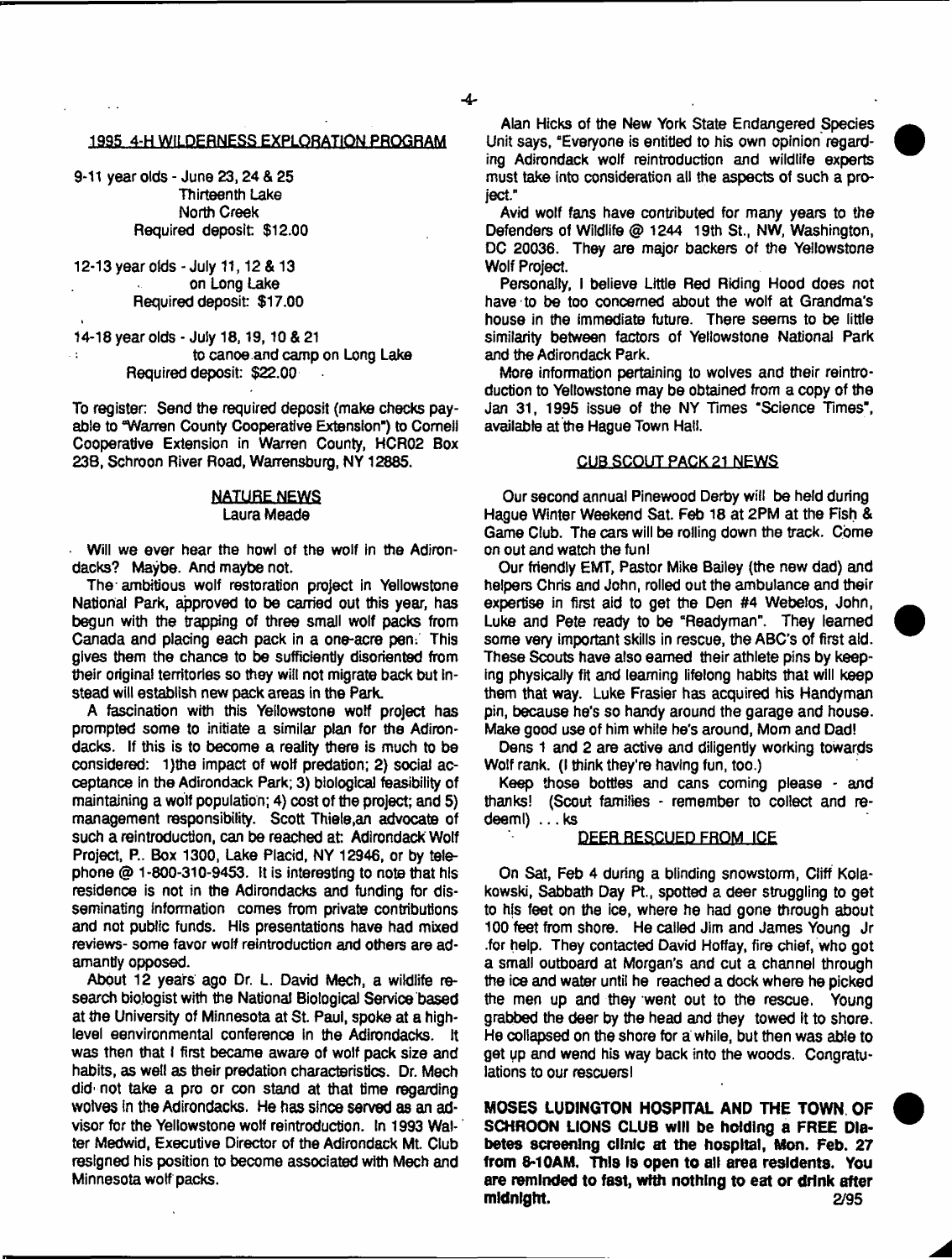#### RESULTS FROM THE HAGUE COMMUNITY SURVEY Helen Barton

. Our community deserves a very special congratulations! We had 100% participation in this survey that targeted families with children new born to five years of age. Our team of surveyors and consultants: Karen Laundree, Mary Johnson, Georgina Lindquist, Joanne Brown, Jane Crammond, Nancy Trombley - worked very hard on this project that has generated such a successful return rate! A very special thank you to all on the Hague Town Board, Town Supervisor Dan Belden, Hague families and the survey team for all their work and support.

Please note two things as you read these results: 1) This was a select pool of participants due to the fact that we targeted families with children only in the age category of new bom to five years old. It is not a full representation of all Hague families. 2) Most of the information was given by.one. parent..

*Part I:*

• 37 families participated in this survey. - 25 are married/10 single. • 28 of the 74 children are females. • 47 of the 74 children are males, and one to be born.

• Who do you use for care of children?

54% family, of which 27% mothers, 11% grandparent: 30% baby-sitters: 11% daycare; 3% friends

•43% pay for that child care service. • The going rate cannot be calculated due to the variety of units. • 3.8 days is the average number of days per week Hague families would want day care.

• 62% of the parents who filled out the survey are employed and 89% of them said affordable & convenient day care would make a difference for them and their family.

• 27% of the parents who;filled out the survey are not employed and 90% of these parents would be lead to seek employment if affordable day care was provided.

• 62% of the families wanted full day service, 16% halfday service. 16% hourly service. 5% were flexible.

• Types of program they would want their child(ren) involved in were: 100% nature, 100% arts & crafts, 100% swimming, 97% music, 89% sports and same for fishing, 81% fitness and same for cooking, 68% dancing, 54% nutrition, Other: karate, reading, educational, playtime, ice skating.

• When the gym opens to the public what kinds of programs would you be interested in: 81% family days, 65% aerobics, 62% basketball, 59% weight training, 57% volleyball, 43% teen programs, 35% dancing, 30% seniors programs. Other: self-defense, kids/parents gymnastics, stair climbing, line dancing

•27% families have participated in the Silver Bay summer or beach swim lessons program

•59% families have not participated in the Silver Bay summer or beach swim lessons program.. Note that 16% mentioned that transportation was an issue of participation.

*Part* II: • **Income** Levels: ■ Levels were determined by number of people in a household and a calculated dollar figure transformed into an A B C D rating. The rating is A at lowest in

come level and D was above ail the rest of the levels - The actual chart will be posted at the community center. These dollar figures were given to us by a federally funded child care program who used a sliding pay rate for their participants. For example, a family of 4 at A would have an income less than \$14,400, in B iess than \$20,200, in C less than \$23,100 and in D above all.

30% of the families were at A level, 19% at B level, 3% at 0 level, 6% between C/D level, 41% were at D level. *Part* III

•Families on Assistance:

4 receive Social Security, 2 receive public assistance, 4 receive Medicare, 5 receive Medicaid, 5 receive food stamps, 6 receive HEAP, 7 receive WIC, 14 have received unemployment in the past 2 years, 1 receives SSI, 3 receive SSD, 1 receives ADC. No recipients in the following: retirement, military/veterans pension, aged exception, weqtherization, or HUD. Other: child support.

The next step is to connect these results with possible programs, grants, and foundations which can assist our community in enhancing our futures and our families. As developments arise announcements to the public will be made. Please call if you have any questions or comments Helen Barton - 543-8833.

## WEATHER NOTES MaryLou Doulin

People have been asking, "Where's winter?" Until Sat. Feb 4 we had very little. Jan. was warmer than normal. Our Jan. thaw occurred in the middle of the month, at which time temperatures soared to 60<sup>°</sup> on the 15th and 16th. The night of Jan. 15 broke an all time heat record when the 60 degree daytime temperature remained constant throughout the night. Jan. brought little snowfall only some sleet and fog, but mostly we enjoyed days of extremely bright sunshine.

The day after the groundhog predicted an early spring, winter made a grand entrance with a vengeance. Hague and most of New England was hit with a true Nor'easter that began 9:30 Sat. morning and never let up until 26 hours later, at which time we experienced 40 mph winds. After the 13 inches of snow that we were treated to, an arctic blast sent the nighttime temperatures to -20 for a week. Sunday Feb. 5 the thermometer never rose above 10° all day and Feb 6 the windchill was - 45 degrees.

One advantage of the bitter cold has been the crystal clear air and the beautiful viewing of night skies. The best views of the star packed skies all year occurred during these winter nights. Mars is the brightest planet right now.

To date (Feb 12) Hague Bay has,not frozen yet. Most of the take has 3-4 inches of ice now but it has been too windy for the big freeze to occur here. Mr. West was kind enough to send me lake freezing records that went back to 1889. There have only been five other times when the lake froze later than Feb. 12.

*Our apologies to the Waters family for having omitted the name of Nelson F. Waters from the Memory Tree List in January.* 2/95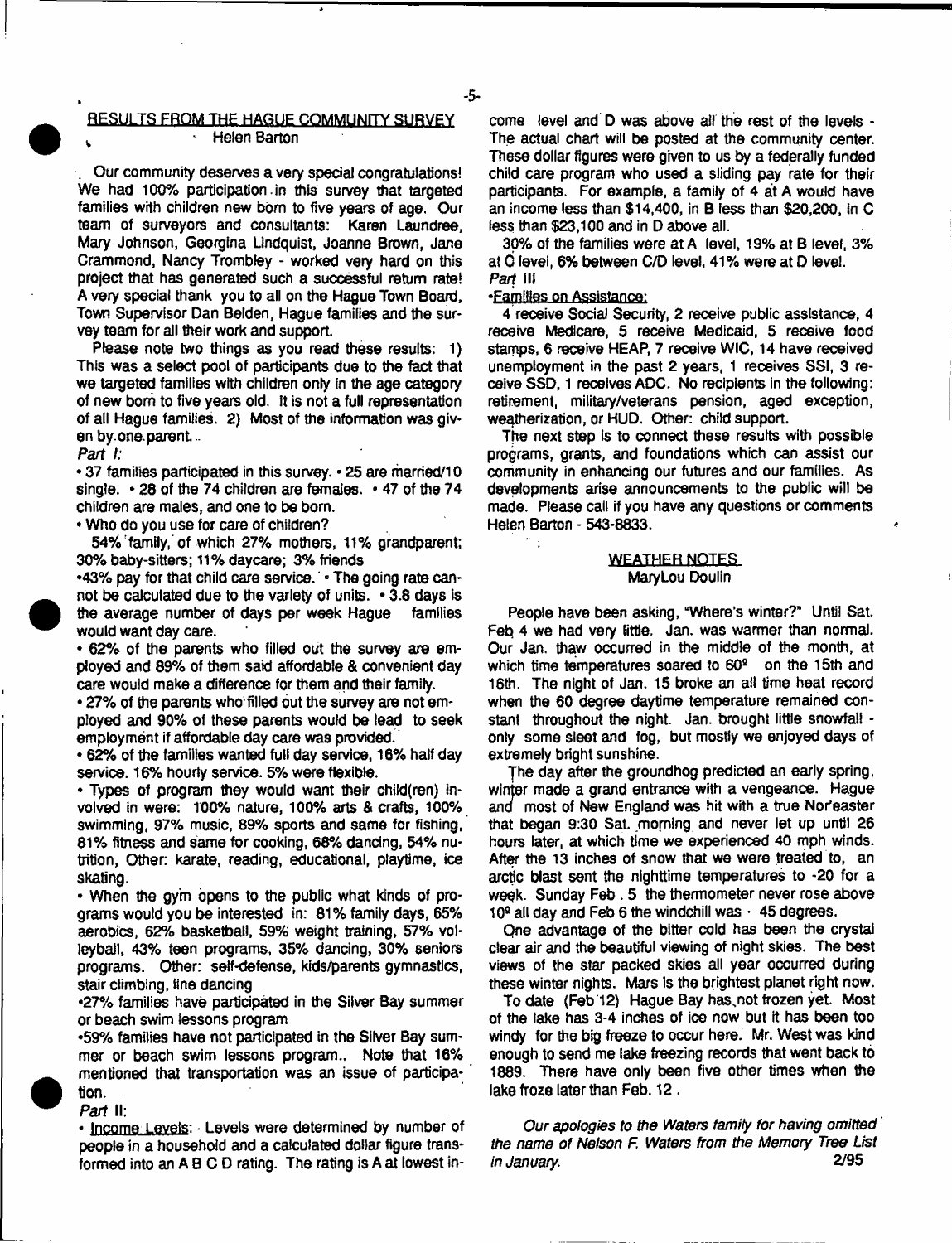**-6-**

**HAGUE TOWN OFFICIALS** 

At the town organizational meeting on Jan. 5 the following appointees and decisions were made: Mileage Rte 24¢ per mi. Highway pay rates Temp, laborer, \$5.50/hr; Temp. op. \$7/ hr; Reg. op \$10.27/hr; F.T. laborer \$7.57/hr. Election inspect. (4) \$30 ea./day; Election custodian (2)

\$80.00/day; Assess. Bd. of Rev. (5) \$80. ea/day Dog Control Officer - Lonnie Swinton Animal Control Officer - LonnieSwinton Registrar Vital Stat. - Valerie Lawrence Budget Officer - Daniel Belden Historian - Clifton West Attorney - John McDonald Health Officer -Town Bd. as Bd. of Health Town Naturalist - Laura Meade Comm. Ctr. Coordinator - Bertha Dunsmore Comm.-Ctr. Custodian - Mike Manning Deputy Supervisor - Martin Fitzgerald

Deputy Supt of Highways - Donald Smith Committee Assignments - Regular Assessor & Justice - Meola/Coffin

Buildings/Grounds - Megow/Fitzgeraid (Com. Ctr., Park, Hall) Finance - Coffin/Meola Fire Dept - Fitzgeraki/Meola Personnel - Megow/Meola Plan/Zoning - Stormwater - Meola/Coffin Rec. & Promotion - Coffin /Meola (Inc. Sr. Cit/Xcountry/Snowmcbi!e) Town Park & Beautification - Fitzgerald/Megow Transfer Station - Megow/Fitzgerald Youth - Meola/Coffin **SPECIAL COMMITTEES** Hospital - Megow/Coffin.

Sch. Tax Investigating - Belden/Fitzgerald Sewer - Fitzgerald/Megow/Henry

# **APPOINTMENTS**

Tw. Park Comm - Joan Belden, Steve Priore, D. Henry Planning Bd - Chm. Dave Swanson, Henry Karmazin, Chuck Fillare, John Brown, Richard Hourigan, Bob Patchett, Ralph Denno

Zoning Bd. of Appeals - Chairman, Chris Ginn, David Martucci, MaryLou Doulin, Bruce Clark

Zoning Administrator - William Bothe

Recycling Co-ordinator,-David DeLarm

Bd. of Assessent. Review - Barbara Belden, Ron Graser, Georgina.Lindquist, Bob Patchett, Edith Smith

Sole Assessor - Bruce Caza - term to expire 9/30/95 Planning:Board and Zoning Board of Appeals members' terms are 7 years. Town Park Commission terms are 3 years. The above three boards are all volunteer. Zoning Administrator term is 1 year. Board of Assessment Review terms are 5 years. Sole Assessor term is 6 years.

*man does what he must* - *in spite of obstacles and dangers and pressures* - *and that is the basis of all human morality*: . . *JKF* - *\*Profiles in Courage," 1956*

# TREE AND SHRUB SALE

The Warren County Soil and Water Conservation District is .offering tree transplants and tree seedlings for sale. Tree transplants include balsam fir, blue spruce, Canadian hemlock, Fraser fir. Seedlings include black locust, blue spruce, Chinese chestnut, Norway spruce, Scotch pine, white pine, white spruce. Shrubs include autumn olive, silky dogwood, Tatarian honeysuckle. Crownvetch sprigs are also available. Prices range from \$10 for 25 crown vetch up to \$8.50 for 10 balsam fir.

How-to-plant information will be provided to each customer. The SWCD can also provide information regarding species selection, site preparation, spacing, and maintenance requirements. Warren County landowners are eligible to receive an "on-site" evaluation by the Sr. District Technician. Please contact the SWCD office early (during Feb. & March) if you need this technical assistance

To place orders or to get more information please contact The Warren County Soi! and Water Conservation District at 51 Elm St., Warrensburg, NY 12885; Phone (518) 623-3119.

Control Insects the Natural Way by putting up nest boxes for bluebirds or by attracting bats to bat boxes placed away form the attic so the bats are not a nuisance. Bats are usually looked upon by humans as a nuisance. However, when you consider that a bat can eat the equivalent of its own body weight in insects in one night, one starts to look at them as .something helpful. Contact the WC SWCD at the above address if you would like to purchase nest boxes or bat boxes.

## **SENIOR CITIZENS-CLUB**

Hague Senior Citizens are gathering at the Community Center on February 28 at noon for a covered dish luncheon and fun. Reservations may be made by Feb. 23 by calling the Town Center, 543-6161. Please state how many you expect to bring and what kind of a dish to share, if you know by then. In Hague we consider anyone 50 or over is eligible to be a senior citizen! All are welcome.

#### HAGUE FISH AND GAME CLUB

Cody Frasier was the winner in the Jan. 50/50 drawing . Next meeting will take place on Feb. 21 at 7:30 at the clubhouse.

#### **SENIOR LUNCH BUNCH**

. The Senior Lunch Bunch (no officers, no dues!)will meet the 2nd, 3rd and 4th Wednesdays of each month at 12:30PM at Ody's Inn in Silver Bay. Any senior wishing to join us for any of those Wednesdays should call Marion at 543-6141 or Ethel at 543-6098 before noon on the preceding Tuesday so the Ody family can be advised of the approximate number of customers to expect on Wed ... ewa

÷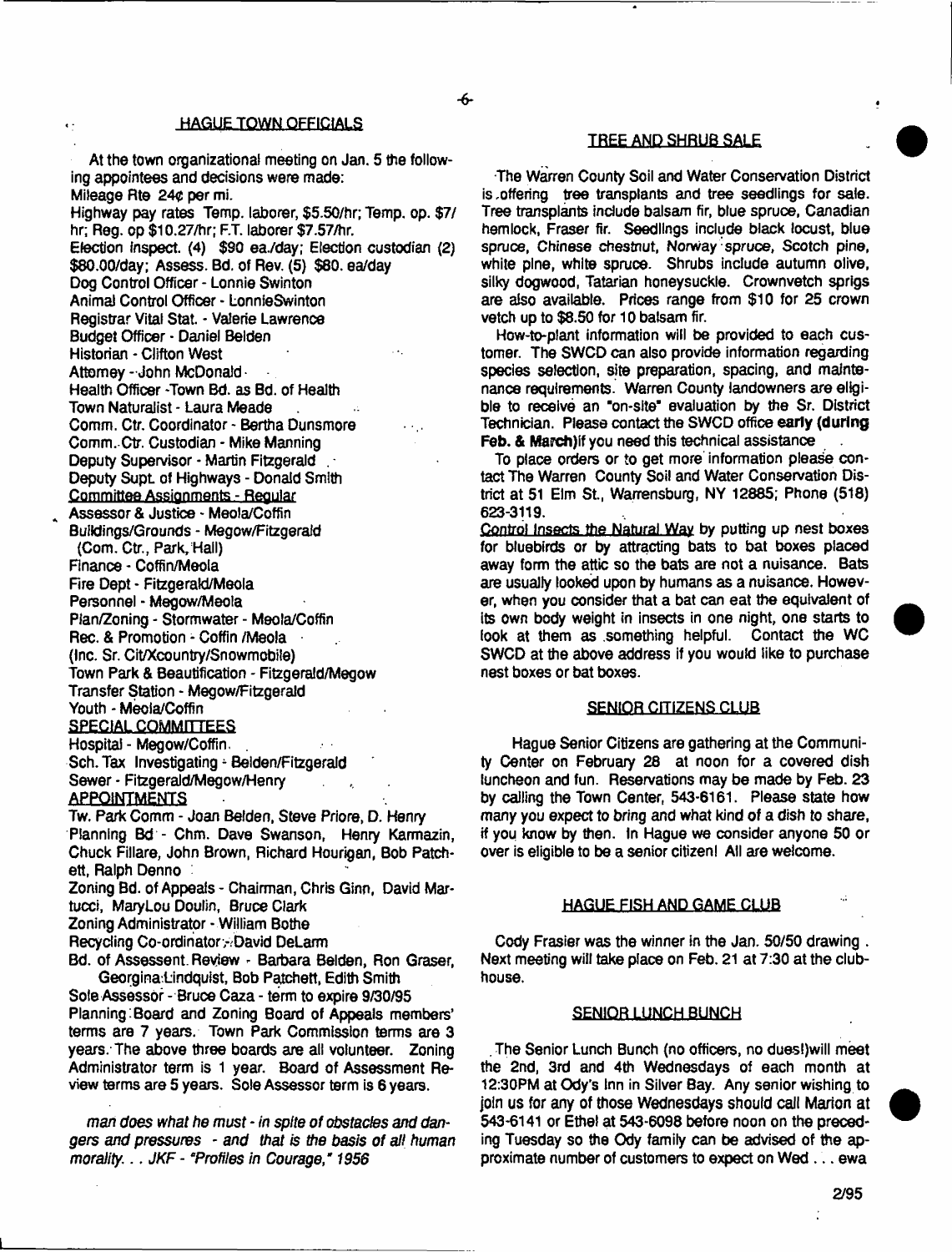#### **SQUNDINGS**

BORN - A boy, David John Gall on August 16, 1994 to Amy Hoffay and Eric Gail of Crown Pt. Proud grandparents are Debbie (Denno) Reid and David Hoffay, Hague. Great grandparents are Anna and Bernard Denno and Janet Hoffay of Hague and Harold Hoffay of Warrensburg.

BORN - A boy, Jayvon O'Cray Gonyea on Oct. 22,1994 to Jessica Gonyea of Bradenton Beach, FL. Grandparents are Marie (Denno) Van Fleet and Verne Gonyea, both of Florida. Great grandparents are Anna and Bernard Denno of Hague.

BORN: A girl, Mallika Anne to Kathy and Sami Mitra, Bloomington, IN. on Dec. 16, 1994. Grandparents are Anne and Don Sanborn of Silver Bay & Summit, NJ.

BORN - A boy, Kamey Michael, to Mike and Debbie (Fitzgerald) Manning, Hague at the Moses Ludington Hospital in Ticonderoga on February 2. Happy grandparents are Martha and Martin Fitzgerald, Sabbath Day Pt.

BORN - A girl, Sarah Elizabeth, to Rev. and Mrs. Michael Bailey, Hague at The Snuggery at the Glens Fails Hospital in Glens Fails.

ENGAGED: Kathleen Curry, daughter of Mary Lou and Tom Curry, Sabbath Day Pt. and Great Neck, to Jens Mangels of Bronxvilie. Sept. 23,1995 is the date of their wedding.

MARRIED: Kim Olcott, daughter of Mr & Mrs. Jeffrey Jordon, Hague and Mr. Raymond Olcott, Ticonderoga, to Volker Bayer on Feb 4 at the Hague Baptist Church.

DIED: Harvey Edward Yaw, 91, Hague at the Moses Ludington Nursing Home. Mr. Yaw served as Justice of the Peace for Hague for 12 years. Survivors include two sons and six daughters, 41 grandchildren, 28 greatgrandchildren and three great-great grandchildren.

DIED: Eleanor Aschenfelder, 85, formerly of NY City, in Mary McLellan Hospital on Feb. 13. She had resided in Hague since 1968. Her only surviving relative is a sister, Leila (Mrs. Clarence) Holman, now at Moses Ludington Nursing Home.

#### THIRD MARKING PERIOD HONOR ROLL

First Honors: PATRICIA CORLISS, JESSICA FRASIER, LINDSAY FRASIER, ALLISON JOHNSON, MONICA JOHNSON, LAUREN MACK, JESSICA MARS, BRITTA-NY STULL

Second Honors: JENNIFER BELDEN, MELISSA BRU-NET, SHERRI SMfTH

ELIZABETH DEFRANCO, daughter of Mr & Mrs David De-Franco has been inducted in Keramos, a National Ceramic Engineering Honors Fratemity.She is a sophomore at Alfred Univ. majoring in Ceramic Engineering.

TONY DEFRANCO, son of Mr & Mrs David DeFranco has been inducted into the Honor fraternity for Civil Engineers at Clarkson Univ. He is a junior majoring in Civil Engineering.

NATASHA DENNO, Petersburg, NY, daughter of Pamela Denno and Alfred Warzala and granddaughter of Anna and Bernard Denno, Hague, once again placed second and received a silver medal in the Beta Class (8 yr.oids) of the Ice Skating Institute of America, National TGeam Competition, which was held in Lake Placid, NY. Natasha's group competed Jan. 20, 1995. She attends Randalls Ice Skating School in Troy, NY.

RUTH (STREETER) ROBBINS has been honored by the Board of Education for 50 years of service to the Hague and Ticonderoga Central School Districts.

Ticonderoga Middle School was well represented at Governor Pataki's Inaugural Reception earlier in Jan. at the "Egg" in Albany. Seventeen pieces of their artwork graced the big event; Among those selected were GREG FITZGERALD and THOR GAUTREAU from Hague.

Ticonderoga Middle School recently held the school finals of the National Geography Bee. Eighth grader DAViD FITZGERALD, Hague placed second.

Ten students at Ticonderoga Middle School participated in the Fall Stock Market Game sponsored by the Glens Falls Post Star. On the team from Hague was JOSH PLASS. The Ti team placed second in the Middle School category and is on "standby" in case the first place team cannot participate in a trip to the Stock Market Exchange on Wail St.

## RAFFLE WINNER

On Jan. 17 the Mohican Home Bureau held the drawing for a 50/50 raffle which is the primary money raiser for this year. Betty Van Sleet of Hague was the winner of \$102. Congratulations.Bettyl

The following students from Hague are listed on the Winter Sports Roster in the Ticonderoga Schools. Girls Varsity Basketball: Aliison Johnson; JV Basketball Cheerleading: Jenn Belden; Girls' Modified Basketball: Lauren Mack; Running & Fitness Club: Elizabeth Brunet, Monica Johnson

#### HAGUE YOUTH PROGRAM

The 1995 town of Hague budget provides funds for the following Youth Programs.

- 1. Busing for the Ticonderoga after school activities.
- 2. Participation in the Ticonderoga Youth Program.
- 3. Little League
- 4. Silver Bay Summer Program.

The Silver Bay program is being managed by the Assoc, and needs no further action on our part. The other three programs need action in order to implement them.

A meeting will be held on Feb. 28 at 7PM. We need your input. 2/95